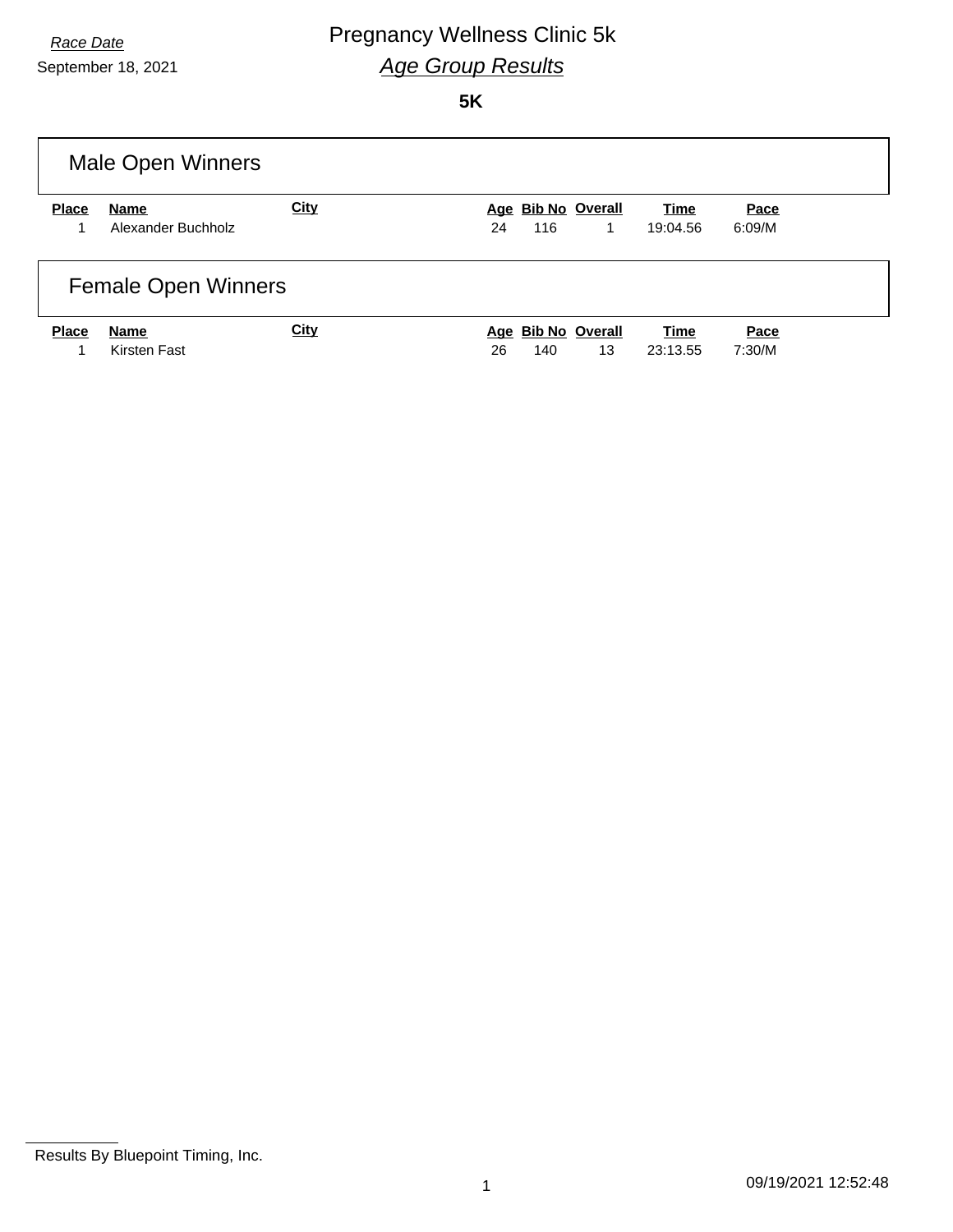September 18, 2021

|              | Male 12 and Under          |              |    |     |                    |             |         |
|--------------|----------------------------|--------------|----|-----|--------------------|-------------|---------|
| <b>Place</b> | Name                       | <b>City</b>  |    |     | Age Bib No Overall | <b>Time</b> | Pace    |
| 1            | Jacob Schrader             |              | 11 | 226 | 27                 | 25:04.81    | 8:05/M  |
| 2            | Mason Caron                |              | 9  | 118 | 58                 | 28:48.69    | 9:18/M  |
| 3            | <b>Hudson Greer</b>        | Churchton MD | 11 | 284 | 61                 | 29:25.64    | 9:30/M  |
| 4            | Cyrus Nebbia               |              | 11 | 193 | 73                 | 30:45.00    | 9:55/M  |
| 5            | Caden Amarnek              |              | 10 | 101 | 78                 | 31:29.48    | 10:10/M |
| 6            | <b>Augustine Scrivener</b> |              | 8  | 230 | 82                 | 31:42.54    | 10:14/M |
| 7            | Gabriel Holden             |              | 12 | 156 | 86                 | 32:23.06    | 10:27/M |
| 8            | Joseph Brubaker            |              | 11 | 114 | 92                 | 33:03.30    | 10:40/M |
| 9            | Santiago (Jr) Solares      |              | 11 | 247 | 94                 | 33:12.15    | 10:43/M |
| 10           | Nathan Greenip             |              | 10 | 144 | 97                 | 33:38.61    | 10:51/M |
| 11           | George Rowland             |              | 12 | 218 | 121                | 37:42.02    | 12:10/M |
| 12           | Luke Redpath               | Dunkirk MD   | 11 | 293 | 137                | 41:00.86    | 13:14/M |
| 13           | <b>Charlie Cruse</b>       |              | 8  | 130 | 157                | 50:25.34    | 16:16/M |
| <b>DNS</b>   | Luke Severson              |              | 11 | 234 |                    |             |         |
| <b>DNS</b>   | <b>Matthew Shaffer</b>     |              | 11 | 239 |                    |             |         |

## Female 12 and Under

| <b>Place</b>   | <b>Name</b>          | <b>City</b>    |    | Age Bib No Overall |     | Time     | Pace    |
|----------------|----------------------|----------------|----|--------------------|-----|----------|---------|
| $\star$<br>1   | Phoebe Vaughan       | Bowie MD       | 11 | 281                | 26  | 25:04.36 | 8:05/M  |
| $\overline{c}$ | Tessa Mathisen       |                | 12 | 180                | 28  | 25:07.65 | 8:06/M  |
| 3              | Amelia McDowell      | Annapolis MD   | 12 | 183                | 37  | 26:02.54 | 8:24/M  |
| 4              | Rosa Mastripolito    |                | 11 | 176                | 50  | 27:46.92 | 8:58/M  |
| 5              | Kourtney Head        |                | 9  | 151                | 64  | 30:07.66 | 9:43/M  |
| 6              | Geneva Leigh         |                | 11 | 170                | 67  | 30:29.25 | 9:50/M  |
| 7              | Diana Nebbia         |                | 10 | 194                | 85  | 32:14.58 | 10:24/M |
| 8              | Gianna Pontzer       |                | 12 | 212                | 107 | 35:37.00 | 11:29/M |
| 9              | Colleen Brubaker     |                | 12 | 112                | 109 | 35:58.46 | 11:36/M |
| 10             | Abigail Green        |                | 9  | 288                | 112 | 36:41.08 | 11:50/M |
| 11             | Kaylie Head          |                | 11 | 150                | 116 | 37:17.06 | 12:02/M |
| 12             | Mariana Scrivener    |                | 9  | 233                | 131 | 39:57.62 | 12:53/M |
| 13             | Gabriella Solares    |                | 9  | 245                | 132 | 40:04.64 | 12:56/M |
| 14             | Eilidh Murray        | Gambrills MD   | 8  | 278                | 138 | 41:21.14 | 13:20/M |
| 15             | Josefina Scrivener   |                | 11 | 232                | 144 | 42:40.37 | 13:46/M |
| 16             | Rachel Cowperthwaite |                | 12 | 127                | 147 | 44:19.82 | 14:18/M |
| 17             | Joanna Jones         |                | 12 | 159                | 148 | 44:21.84 | 14:19/M |
| 18             | Laura Cowperthwaite  |                | 9  | 126                | 153 | 47:47.88 | 15:25/M |
| 19             | Lucy Jones           |                | 10 | 160                | 154 | 47:48.34 | 15:25/M |
| <b>DNS</b>     | Abigail Patrylo      |                | 9  | 204                |     |          |         |
| <b>DNS</b>     | Olivia Patrylo       |                | 12 | 205                |     |          |         |
| <b>DNS</b>     | <b>Emmaline Funk</b> | Glen Burnie MD | 11 | 272                |     |          |         |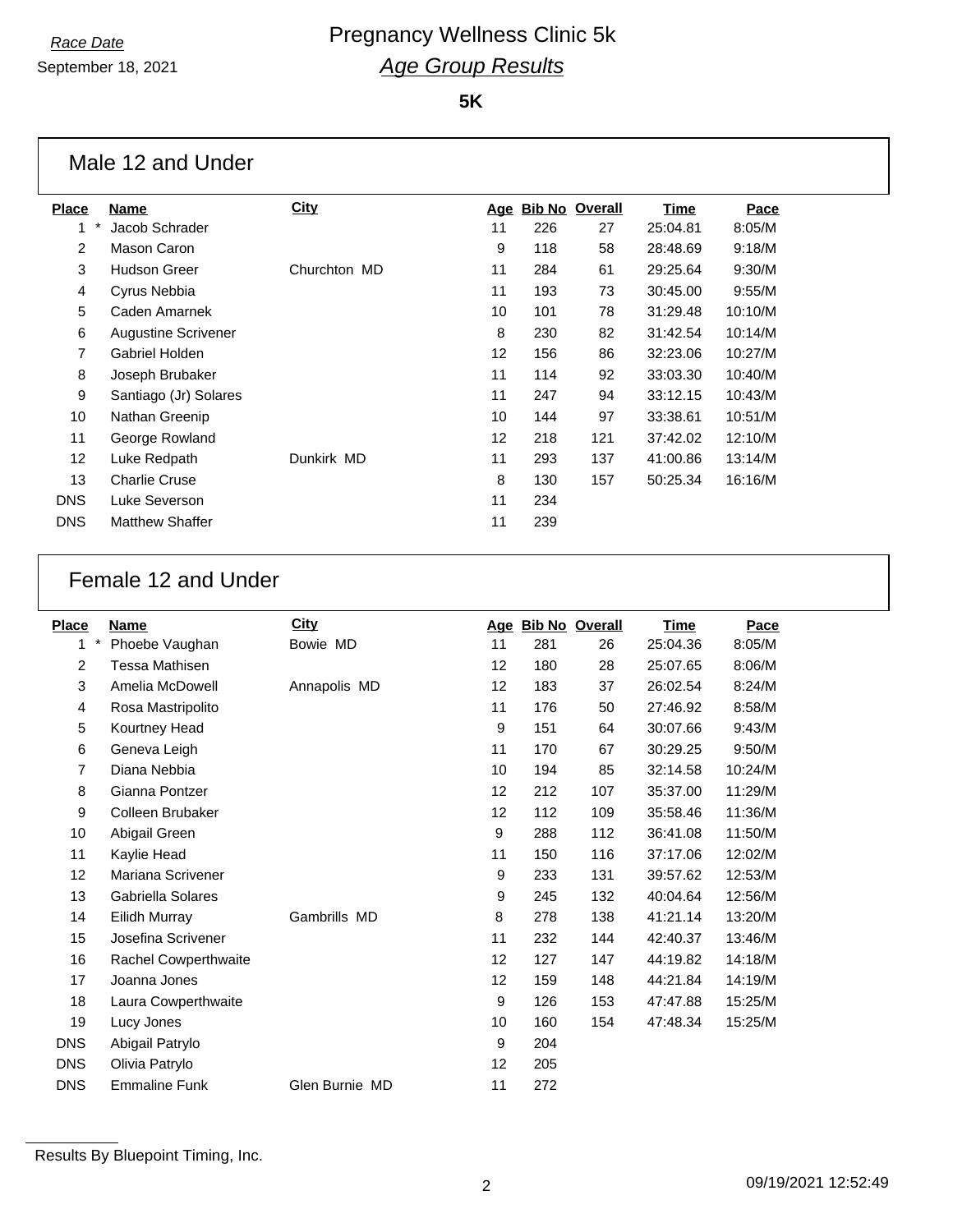September 18, 2021

**5K**

### Male 13 to 19

| <b>Place</b>   | <b>Name</b>              | <b>City</b>    | <u>Age</u> | <b>Bib No Overall</b> |     | Time     | Pace    |
|----------------|--------------------------|----------------|------------|-----------------------|-----|----------|---------|
| $\ast$<br>1    | Luke Hamma               |                | 16         | 147                   | 2   | 20:07.77 | 6:30/M  |
| 2              | <b>Frank Snyder</b>      |                | 15         | 244                   | 3   | 20:08.47 | 6:30/M  |
| 3              | Jake Head                |                | 13         | 148                   | 6   | 21:50.46 | 7:03/M  |
| $\overline{4}$ | Jack Nebbia              | Hanover MD     | 13         | 196                   | 9   | 22:13.69 | 7:10/M  |
| 5              | Ryan Brege               | Crofton MD     | 13         | 267                   | 14  | 23:17.19 | 7:31/M  |
| 6              | Joey Nebbia              | Hanover MD     | 15         | 197                   | 16  | 24:15.92 | 7:50/M  |
| 7              | John Schingeck           | Linthicum MD   | 15         | 223                   | 22  | 24:59.08 | 8:04/M  |
| 8              | <b>Anthony Shaffer</b>   |                | 14         | 237                   | 24  | 25:02.47 | 8:05/M  |
| 9              | <b>Toby Schlueter</b>    |                | 16         | 224                   | 38  | 26:03.08 | 8:24/M  |
| 10             | Jude Pontzer             | Glen Burnie MD | 17         | 277                   | 44  | 26:49.15 | 8:39/M  |
| 11             | Caleb Schrader           | Riva MD        | 18         | 225                   | 51  | 27:48.11 | 8:58/M  |
| 12             | Liam Williams            |                | 14         | 260                   | 81  | 31:41.94 | 10:14/M |
| 13             | <b>Anthony Scrivener</b> |                | 13         | 228                   | 89  | 32:44.70 | 10:34/M |
| 14             | Mark Redpath             | Dunkirk MD     | 13         | 292                   | 136 | 40:57.53 | 13:13/M |
| <b>DNS</b>     | <b>Patrick Brubaker</b>  |                | 14         | 115                   |     |          |         |
|                |                          |                |            |                       |     |          |         |

## Female 13 to 19

| <b>Place</b> | <b>Name</b>                 | <b>City</b>    |    | Age Bib No Overall |     | Time     | Pace    |
|--------------|-----------------------------|----------------|----|--------------------|-----|----------|---------|
|              | Nora St. Cyr                |                | 13 | 250                | 52  | 27:49.41 | 8:59/M  |
| 2            | Kateri Solares              | Bowie MD       | 13 | 246                | 56  | 28:38.86 | 9:14/M  |
| 3            | Lucy Pontzer                |                | 15 | 214                | 60  | 29:18.20 | 9:27/M  |
| 4            | <b>Isabel Cowperthwaite</b> |                | 14 | 125                | 125 | 38:26.70 | 12:24/M |
| 5            | Ella Brooks                 | Halethorpe MD  | 15 | 270                | 135 | 40:15.51 | 12:59/M |
| 6            | Elizabeth Lowe              |                | 18 | 271                | 143 | 42:32.04 | 13:43/M |
| <b>DNS</b>   | Eden Logan                  | Crownsville MD | 16 | 171                |     |          |         |

## Male 20 to 29

| Place | <b>Name</b>          | <b>City</b> |    | Age Bib No Overall |    | Time     | Pace   |
|-------|----------------------|-------------|----|--------------------|----|----------|--------|
|       | <b>Ryan Semsel</b>   | New York NY | 24 | 287                | 5  | 21:03.69 | 6:48/M |
| 2     | Nicholas Ashworth    |             | 24 | 105                | 7  | 21:51.96 | 7:03/M |
| 3     | Anthony Marchilena   |             | 29 | 174                | 8  | 22:10.03 | 7:09/M |
| 4     | Sean Suppa           |             | 29 | 253                | 12 | 23:11.75 | 7:29/M |
| 5     | John Milchling       |             | 23 | 188                | 34 | 25:52.08 | 8:21/M |
| 6     | Eric Smith           |             | 29 | 241                | 39 | 26:14.97 | 8:28/M |
| 7     | Jonathan Nichols     |             | 26 | 200                | 43 | 26:48.71 | 8:39/M |
| 8     | Noah Conrad          |             | 29 | 122                | 47 | 27:25.85 | 8:51/M |
| 9     | <b>Parker Fisher</b> |             | 25 | 141                | 48 | 27:34.58 | 8:54/M |
| 10    | Yoshino Chavez       | Crofton MD  | 24 | 273                | 55 | 28:31.97 | 9:12/M |
|       |                      |             |    |                    |    |          |        |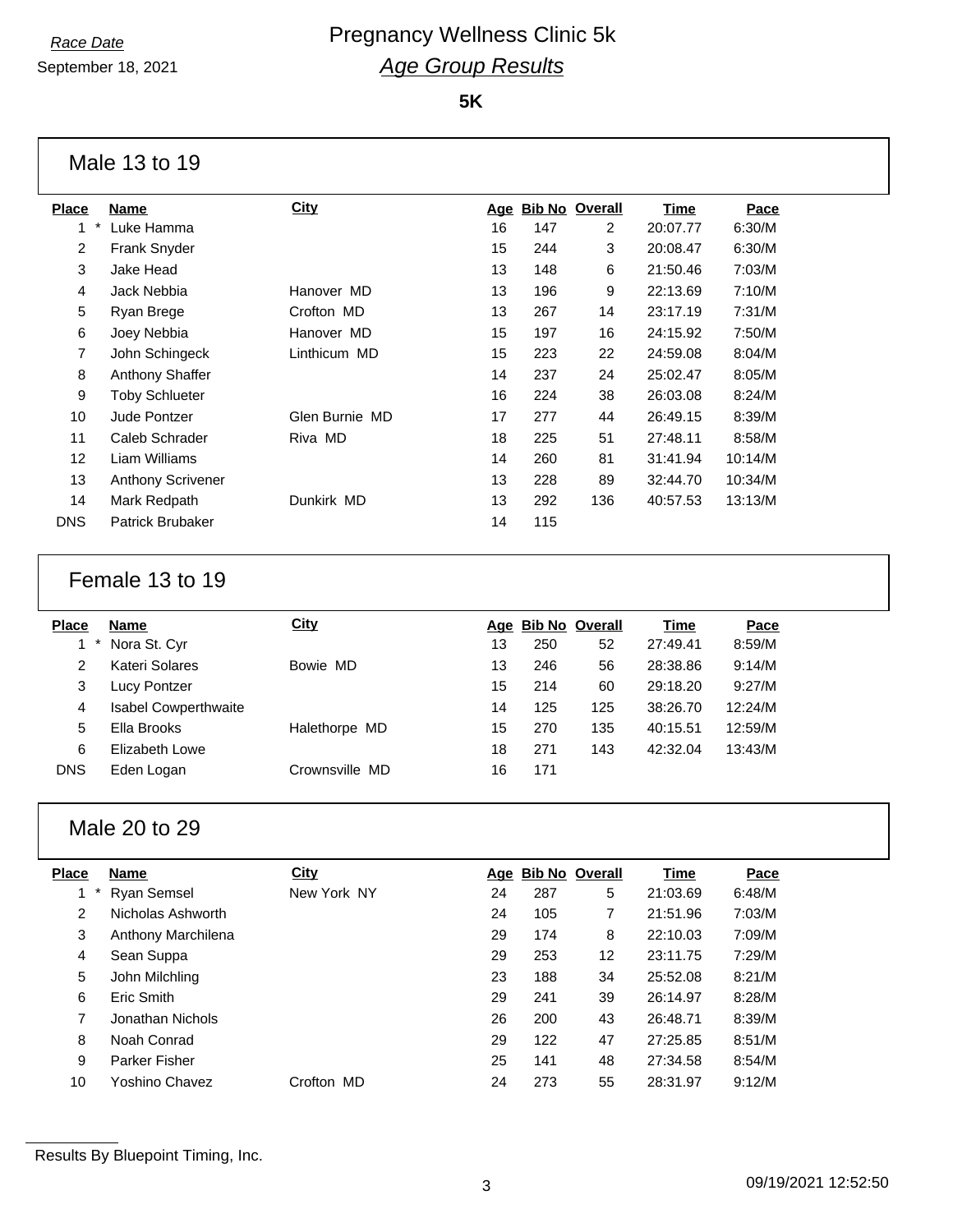September 18, 2021

**5K**

|                 | Male 20 to 29             |                 |     |     |                       |             |         |  |
|-----------------|---------------------------|-----------------|-----|-----|-----------------------|-------------|---------|--|
| <b>Place</b>    | Name                      | City            |     |     | Age Bib No Overall    | <u>Time</u> | Pace    |  |
| 11              | Peter Dillon              | Baltimore MD    | 28  | 275 | 103                   | 34:34.21    | 11:09/M |  |
| 12              | <b>Garrett Wiley</b>      |                 | 20  | 258 | 115                   | 37:11.20    | 12:00/M |  |
| 13              | <b>Brian Pohlmeier</b>    |                 | 28  | 210 | 129                   | 39:08.15    | 12:37/M |  |
| <b>DNS</b>      | <b>Matthew Dorey</b>      |                 | 22  | 138 |                       |             |         |  |
| <b>DNS</b>      | Jeremiah Persson          |                 | 27  | 208 |                       |             |         |  |
|                 | Female 20 to 29           |                 |     |     |                       |             |         |  |
|                 |                           |                 |     |     |                       |             |         |  |
| <b>Place</b>    | <b>Name</b>               | <b>City</b>     | Age |     | <b>Bib No Overall</b> | <b>Time</b> | Pace    |  |
| 1               | Gaelin Kjolsrud           |                 | 22  | 163 | 75                    | 31:05.41    | 10:02/M |  |
| $\overline{2}$  | Sarah Young               |                 | 26  | 263 | 83                    | 31:48.41    | 10:16/M |  |
| 3               | Julia Dahl                |                 | 24  | 133 | 100                   | 34:21.38    | 11:05/M |  |
| 4               | Rebecca Knoll             | Millersville MD | 29  | 166 | 102                   | 34:24.92    | 11:06/M |  |
| 5               | Nadia Lecksell            |                 | 26  | 168 | 104                   | 35:04.27    | 11:19/M |  |
| 6               | Dorothy Carter            |                 | 23  | 119 | 108                   | 35:53.72    | 11:35/M |  |
| $\overline{7}$  | <b>Haley Russell</b>      |                 | 24  | 220 | 111                   | 36:40.29    | 11:50/M |  |
| 8               | Zoe Heath                 |                 | 20  | 153 | 124                   | 38:25.79    | 12:24/M |  |
| 9               | <b>Meredith Pohlmeier</b> |                 | 27  | 211 | 128                   | 39:07.82    | 12:37/M |  |
| 10 <sup>1</sup> | Linda Otieno              |                 | 29  | 202 | 159                   | 52:08.49    | 16:49/M |  |
| 11              | Naomi Dillon              | Baltimore MD    | 25  | 274 | 164                   | 56:42.28    | 18:18/M |  |

### Male 30 to 39

| Place          | Name                   | <b>City</b>    | <u>Age</u> |     | <b>Bib No Overall</b> | Time     | Pace    |
|----------------|------------------------|----------------|------------|-----|-----------------------|----------|---------|
| $\ast$<br>1    | Jeremy Lee             |                | 33         | 169 | 4                     | 20:40.20 | 6:40/M  |
| $\overline{2}$ | Mark Ledbetter         | Glen Burnie MD | 31         | 280 | 10                    | 23:04.49 | 7:27/M  |
| 3              | <b>Richard Stamper</b> |                | 35         | 252 | 15                    | 23:28.96 | 7:35/M  |
| 4              | <b>Nick Stalnos</b>    | West River MD  | 38         | 251 | 20                    | 24:32.07 | 7:55/M  |
| 5              | Nate Halverson         |                | 36         | 146 | 30                    | 25:35.56 | 8:15/M  |
| 6              | Michael Archer         |                | 32         | 103 | 32                    | 25:45.49 | 8:19/M  |
| 7              | Brian Leigh            | Laurel MD      | 38         | 285 | 40                    | 26:20.91 | 8:30/M  |
| 8              | Andrew Craig           |                | 30         | 129 | 45                    | 27:02.03 | 8:43/M  |
| 9              | Rahsaun Akridge        |                | 39         | 266 | 46                    | 27:13.85 | 8:47/M  |
| 10             | Derek Ng               | MD.            | 38         | 199 | 59                    | 28:50.95 | 9:18/M  |
| 11             | <b>Brian Crabtree</b>  |                | 36         | 128 | 68                    | 30:32.63 | 9:51/M  |
| 12             | <b>Torrey Snow</b>     |                | 37         | 243 | 80                    | 31:40.27 | 10:13/M |
| 13             | TJ Thigpen             | Annapolis MD   | 39         | 255 | 84                    | 31:56.56 | 10:18/M |
| 14             | <b>Ben Saunders</b>    |                | 32         | 221 | 101                   | 34:23.73 | 11:06/M |
| 15             | Jeremy Mercer          |                | 31         | 186 | 118                   | 37:29.12 | 12:06/M |
|                |                        |                |            |     |                       |          |         |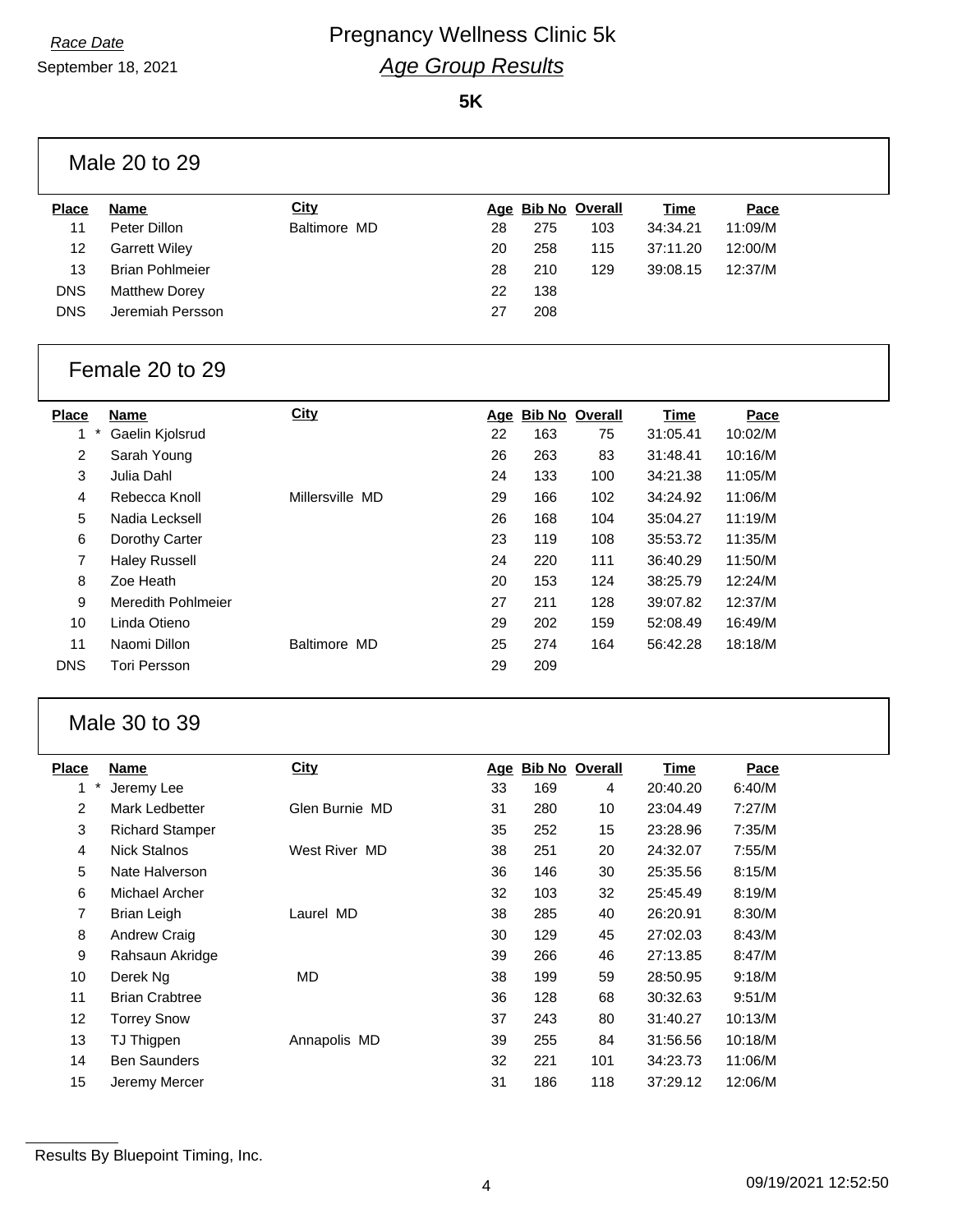September 18, 2021

# **Race Date Race Date Regnancy Wellness Clinic 5k** *Age Group Results*

**5K**

|                | Male 30 to 39              |               |    |                    |     |             |         |  |
|----------------|----------------------------|---------------|----|--------------------|-----|-------------|---------|--|
| <b>Place</b>   | <b>Name</b>                | City          |    | Age Bib No Overall |     | <b>Time</b> | Pace    |  |
| 16             | George Rowland             |               | 38 | 219                | 120 | 37:41.99    | 12:10/M |  |
| 17             | Ben Murray                 |               | 30 | 189                | 123 | 37:59.60    | 12:15/M |  |
| <b>DNS</b>     | Michael Maryon             | Arnold MD     | 30 | 175                |     |             |         |  |
|                | Female 30 to 39            |               |    |                    |     |             |         |  |
| <b>Place</b>   | <b>Name</b>                | <b>City</b>   |    | Age Bib No Overall |     | <b>Time</b> | Pace    |  |
| $\star$<br>1   | Alexa Hunter               |               | 39 | 158                | 19  | 24:22.21    | 7:52/M  |  |
| $\overline{2}$ | <b>Emily Scheie</b>        | <b>MD</b>     | 31 | 222                | 33  | 25:51.24    | 8:20/M  |  |
| 3              | <b>Christina Scrivener</b> | Galesville MD | 35 | 231                | 49  | 27:42.40    | 8:56/M  |  |
| $\overline{4}$ | Rebecca Pritchett          | Hanover MD    | 32 | 215                | 63  | 29:41.17    | 9:35/M  |  |
| 5              | Danielle Kern              | Edgewater MD  | 39 | 286                | 65  | 30:15.42    | 9:46/M  |  |
| 6              | Fiona Knoll                |               | 31 | 165                | 74  | 30:55.18    | 9:58/M  |  |
| $\overline{7}$ | Casey Amarnek              |               | 36 | 102                | 79  | 31:31.01    | 10:10/M |  |
| 8              | Andrea Koo                 |               | 37 | 167                | 105 | 35:34.93    | 11:29/M |  |
| 9              | <b>Ashley Scrivener</b>    |               | 38 | 229                | 133 | 40:07.75    | 12:57/M |  |
| 10             | Nicole Dolan               |               | 39 | 137                | 141 | 42:15.22    | 13:38/M |  |
| 11             | Lacy Mercer                |               | 31 | 187                | 146 | 44:02.97    | 14:13/M |  |
| 12             | Shannon Smith              |               | 33 | 242                | 160 | 52:08.69    | 16:49/M |  |
| <b>DNS</b>     | Dana Casey                 |               | 35 | 120                |     |             |         |  |
| <b>DNS</b>     | Jennifer Davis             |               | 37 | 135                |     |             |         |  |
| <b>DNS</b>     | Care Nebbia                |               | 39 | 192                |     |             |         |  |
| <b>DNS</b>     | Lindsey Radtke             |               | 35 | 216                |     |             |         |  |
|                |                            |               |    |                    |     |             |         |  |

### Male 40 to 49

| <b>Place</b>   | <b>Name</b>           | City         | Age |     | <b>Bib No Overall</b> | <b>Time</b> | Pace    |
|----------------|-----------------------|--------------|-----|-----|-----------------------|-------------|---------|
| 1              | Santiago (Sr) Solares |              | 48  | 248 | 11                    | 23:04.57    | 7:27/M  |
| $\overline{2}$ | Kristofer Mathisen    |              | 49  | 178 | 21                    | 24:57.88    | 8:03/M  |
| 3              | S. Fix                |              | 43  | 142 | 25                    | 25:03.46    | 8:05/M  |
| 4              | Nate Chambers         |              | 40  | 121 | 29                    | 25:20.14    | 8:10/M  |
| 5              | David Shaffer         |              | 49  | 238 | 35                    | 25:54.83    | 8:22/M  |
| 6              | Luke McDowell         | Annapolis MD | 46  | 184 | 36                    | 26:02.24    | 8:24/M  |
| 7              | Paul Redpath          | Dunkirk MD   | 48  | 291 | 42                    | 26:38.32    | 8:36/M  |
| 8              | <b>Tim Mathers</b>    |              | 42  | 177 | 62                    | 29:39.63    | 9:34/M  |
| 9              | Eric Nebbia           |              | 43  | 195 | 70                    | 30:40.39    | 9:54/M  |
| 10             | Cason Green           | Crofton MD   | 44  | 279 | 71                    | 30:42.51    | 9:54/M  |
| 11             | <b>Scott Greenip</b>  | Crofton MD   | 49  | 283 | 72                    | 30:43.13    | 9:55/M  |
| 12             | Jordan Booker         |              | 40  | 109 | 88                    | 32:36.12    | 10:31/M |
| 13             | Joseph Nebbia         |              | 41  | 198 | 90                    | 32:50.23    | 10:36/M |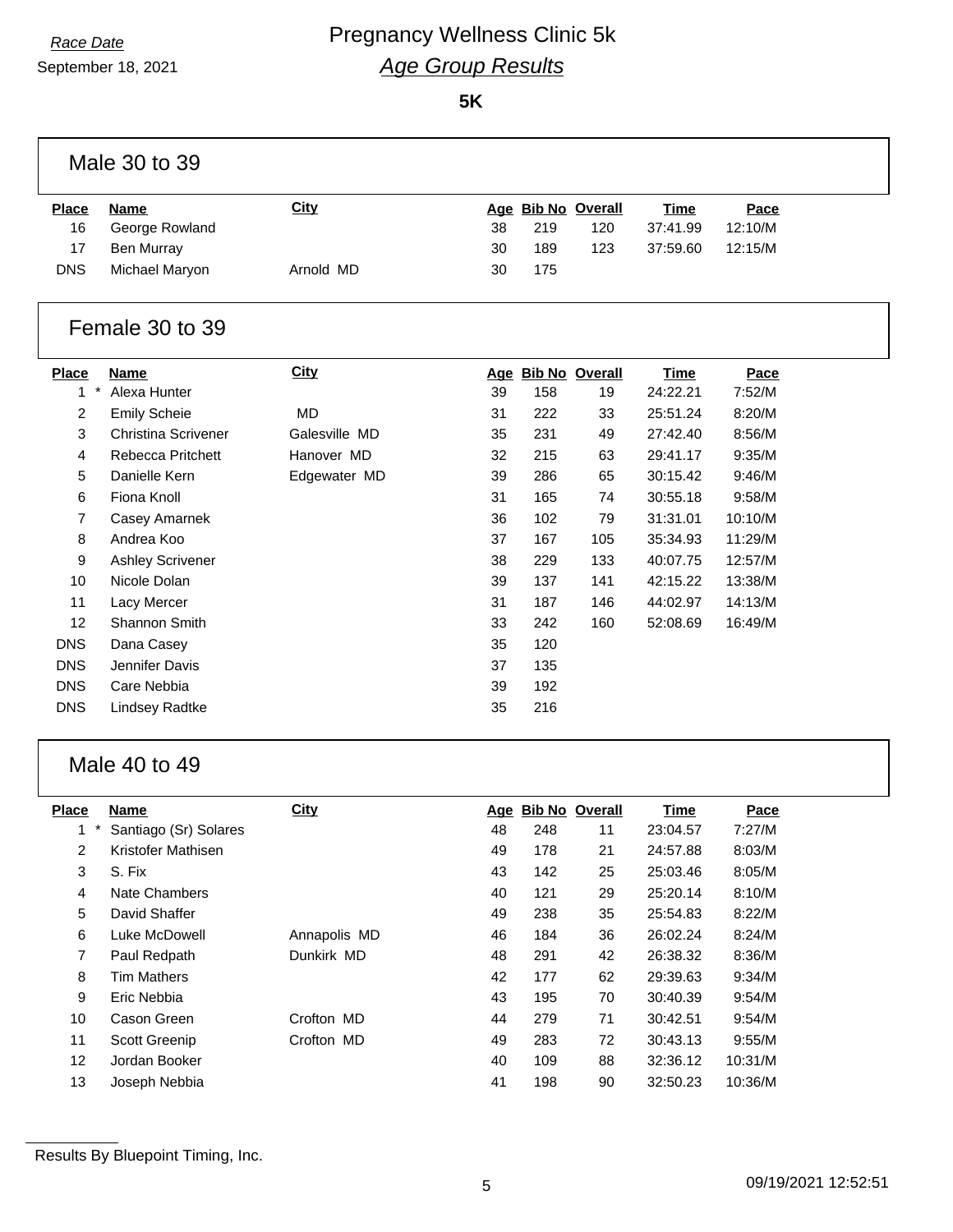September 18, 2021

**5K**

| <b>Place</b>     | <b>Name</b>          | <b>City</b>   |    |     | Age Bib No Overall | Time     | Pace    |
|------------------|----------------------|---------------|----|-----|--------------------|----------|---------|
| 14               | Jeremy Brubaker      |               | 41 | 113 | 96                 | 33:18.52 | 10:45/M |
| 15 <sub>15</sub> | Jay Brooks           | Halethorpe MD | 45 | 269 | 99                 | 34:20.80 | 11:05/M |
| 16               | JD Head              |               | 46 | 149 | 117                | 37:26.80 | 12:05/M |
| 17               | Donald Cruse         |               | 42 | 131 | 156                | 50:24.99 | 16:16/M |
| <b>DNS</b>       | John Davis           |               | 42 | 136 |                    |          |         |
| <b>DNS</b>       | John Holden          |               | 47 | 157 |                    |          |         |
| <b>DNS</b>       | <b>Matt Severson</b> |               | 47 | 235 |                    |          |         |

#### Female 40 to 49

| <b>Place</b>   | Name                   | City             | Age | <b>Bib No Overall</b> |     | Time     | Pace    |
|----------------|------------------------|------------------|-----|-----------------------|-----|----------|---------|
| 1              | Katie Farnoly          |                  | 40  | 139                   | 41  | 26:30.68 | 8:33/M  |
| $\overline{2}$ | Sophie Knight          |                  | 46  | 164                   | 76  | 31:06.58 | 10:02/M |
| 3              | April Holden           |                  | 43  | 155                   | 87  | 32:23.08 | 10:27/M |
| 4              | ANDREA NEBBIA          | Hanover MD       | 41  | 191                   | 95  | 33:17.95 | 10:45/M |
| 5              | Jessica Greer          |                  | 43  | 145                   | 113 | 36:48.54 | 11:52/M |
| 6              | Dawn Cowperthwaite     |                  | 40  | 124                   | 114 | 37:07.95 | 11:59/M |
| 7              | Esperanza Barros       |                  | 40  | 107                   | 122 | 37:42.30 | 12:10/M |
| 8              | Joy Heath              |                  | 44  | 152                   | 126 | 38:26.79 | 12:24/M |
| 9              | Nicole Roder           |                  | 45  | 217                   | 158 | 52:06.45 | 16:49/M |
| 10             | Melissa Jones          |                  | 45  | 161                   | 163 | 54:01.88 | 17:26/M |
| <b>DNS</b>     | Melanie McElhenny      | Crofton MD       | 47  | 185                   |     |          |         |
| <b>DNS</b>     | Shahla Patrylo         |                  | 41  | 206                   |     |          |         |
| <b>DNS</b>     | <b>Tracie Severson</b> | Davidsonville MD | 48  | 236                   |     |          |         |

### Male 50 to 59

| <b>Place</b> | <b>Name</b>     | City         |    |     | Age Bib No Overall | Time     | Pace    |
|--------------|-----------------|--------------|----|-----|--------------------|----------|---------|
|              | James Patton    |              | 57 | 207 | 18                 | 24:21.58 | 7:51/M  |
|              | Kevin Butler    | Gambrills MD | 57 | 117 | 53                 | 27:49.74 | 8:59/M  |
| 3            | Tom Brinker     |              | 51 | 111 | 69                 | 30:32.96 | 9:51/M  |
| 4            | Cameron Dahl    |              | 53 | 132 | 110                | 36:35.58 | 11:48/M |
| 5            | Mike Wilson     | Annapolis MD | 59 | 261 | 127                | 38:54.48 | 12:33/M |
| 6            | scott Kedroski  | Edgewater MD | 52 | 162 | 134                | 40:14.45 | 12:59/M |
|              | William Hindman |              | 59 | 282 | 155                | 49:27.99 | 15:57/M |

|              | Female 50 to 59 |             |                    |      |      |
|--------------|-----------------|-------------|--------------------|------|------|
| <b>Place</b> | Name            | <b>City</b> | Age Bib No Overall | Time | Pace |